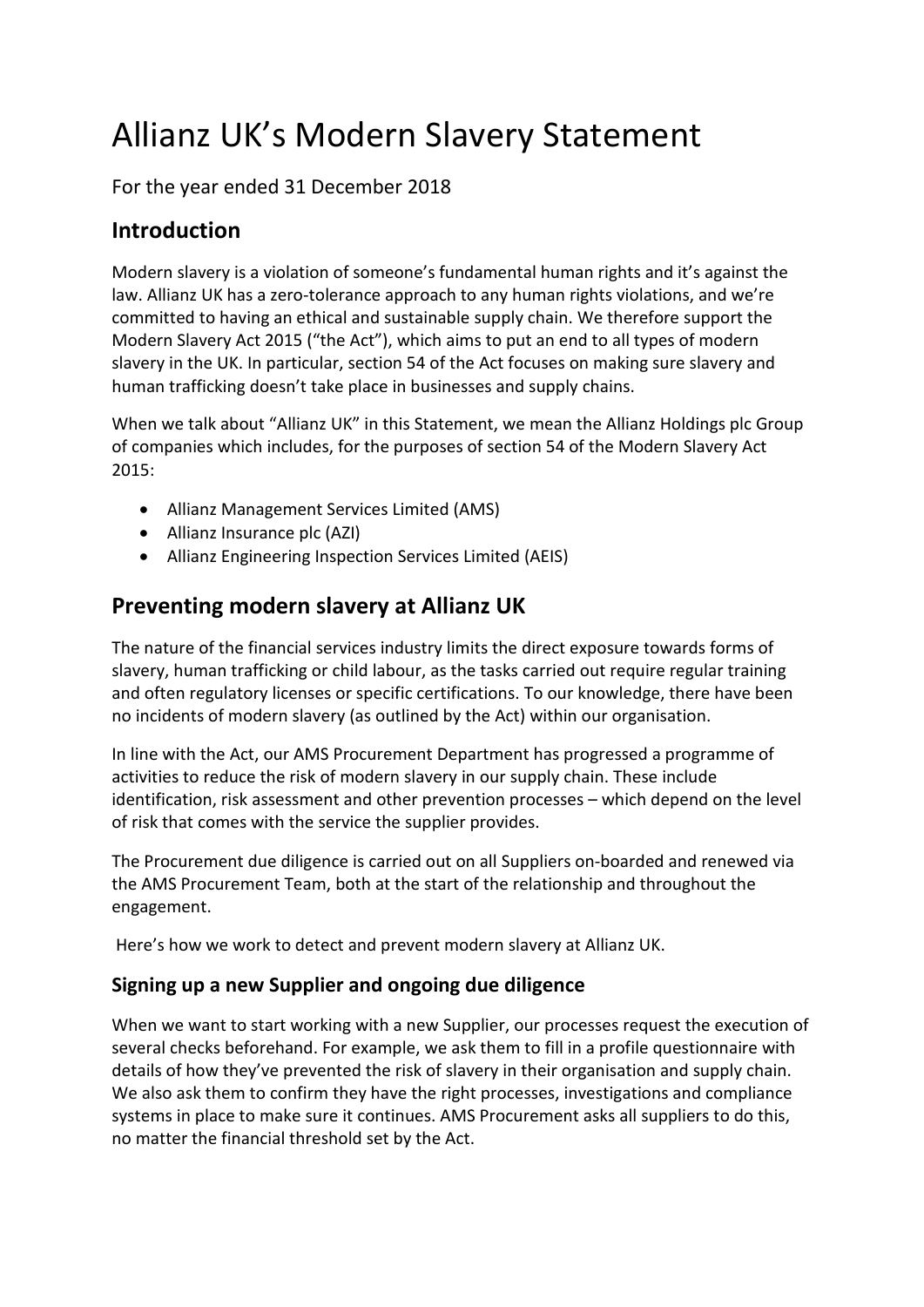The other checks we do include segmentation and screening activities. This screening helps us identify risks relating to corruption, bribery, sanctions and other forms of noncompliance. Our segmentation activities include a series of questions to check whether a supplier is at a higher risk of modern slavery in its supply chain. These checks allow us to find out the level of risk that comes from working with that Supplier, and how to reduce it.

At the moment, high-risk Suppliers include any manufacturing-related Suppliers or those whose services involve lower-skill or lower-wage labour. To reduce the risk of modern slavery with these Suppliers we use a third party to carry out audits. The Chartered Institute of Purchase and Supply (CIPS) Sustainability Index audits our Suppliers' environmental and ethical controls and practices at the start of our relationship with them, and regularly after that. The Suppliers are benchmarked against our industry and sector peers so we can put in place any measures to reduce the risk if we need to.

This CIPS Sustainability Index audit (among other due diligence activities) helps us vet all our Supplier relationships safely and efficiently. It also helps us make sure our Suppliers always meet the conditions of working with us, and the law.

#### **Our contractual safeguards**

Our standard Terms and Conditions for the Procurement of Goods and Services include a Code of Conduct clause that reflects our commitment to protecting human rights – including prevention of modern slavery.

The clause calls on our Suppliers to promote respect for human rights, both internally and across their supply chains. They need to do this through their actions and by engaging with the governments of the countries they operate in.

This clause covers all inhumane or discriminatory behaviour, including:

- child, forced or involuntary labour;
- human trafficking;
- workers' rights to freedom of association (the [right](http://dictionary.cambridge.org/dictionary/english/right) of a [person](http://dictionary.cambridge.org/dictionary/english/person) to [join](http://dictionary.cambridge.org/dictionary/english/join) with other [people,](http://dictionary.cambridge.org/dictionary/english/people) for [example,](http://dictionary.cambridge.org/dictionary/english/example) as a [union,](http://dictionary.cambridge.org/dictionary/english/union) to [defend](http://dictionary.cambridge.org/dictionary/english/defend) their [rights\)](http://dictionary.cambridge.org/dictionary/english/right); and
- collective bargaining (where [employees](http://dictionary.cambridge.org/dictionary/english/employee) can [talk](http://dictionary.cambridge.org/dictionary/english/talk) as a [group](http://dictionary.cambridge.org/dictionary/english/group) with [their](http://dictionary.cambridge.org/dictionary/english/their) [employers](http://dictionary.cambridge.org/dictionary/english/employer) to [agree](http://dictionary.cambridge.org/dictionary/english/agree) things like [pay](http://dictionary.cambridge.org/dictionary/english/pay) and [working](http://dictionary.cambridge.org/dictionary/english/working) [conditions\)](http://dictionary.cambridge.org/dictionary/english/condition).

If a Supplier ever breaches this clause, we have the right to terminate their contract with us.

#### **Training and testing our staff**

During 2018, we gave employees involved in sourcing and managing Suppliers further training in ethical procurement. This has led to CIPS reconfirming the award to AMS of the Corporate Ethics Mark. The Mark recognises our effort when it comes to addressing issues in the supply chain – including the risk of forced labour.

We continue to repeat this training and relevant certification every year and ensure any relevant new employees will also participate. This will make sure our procurement and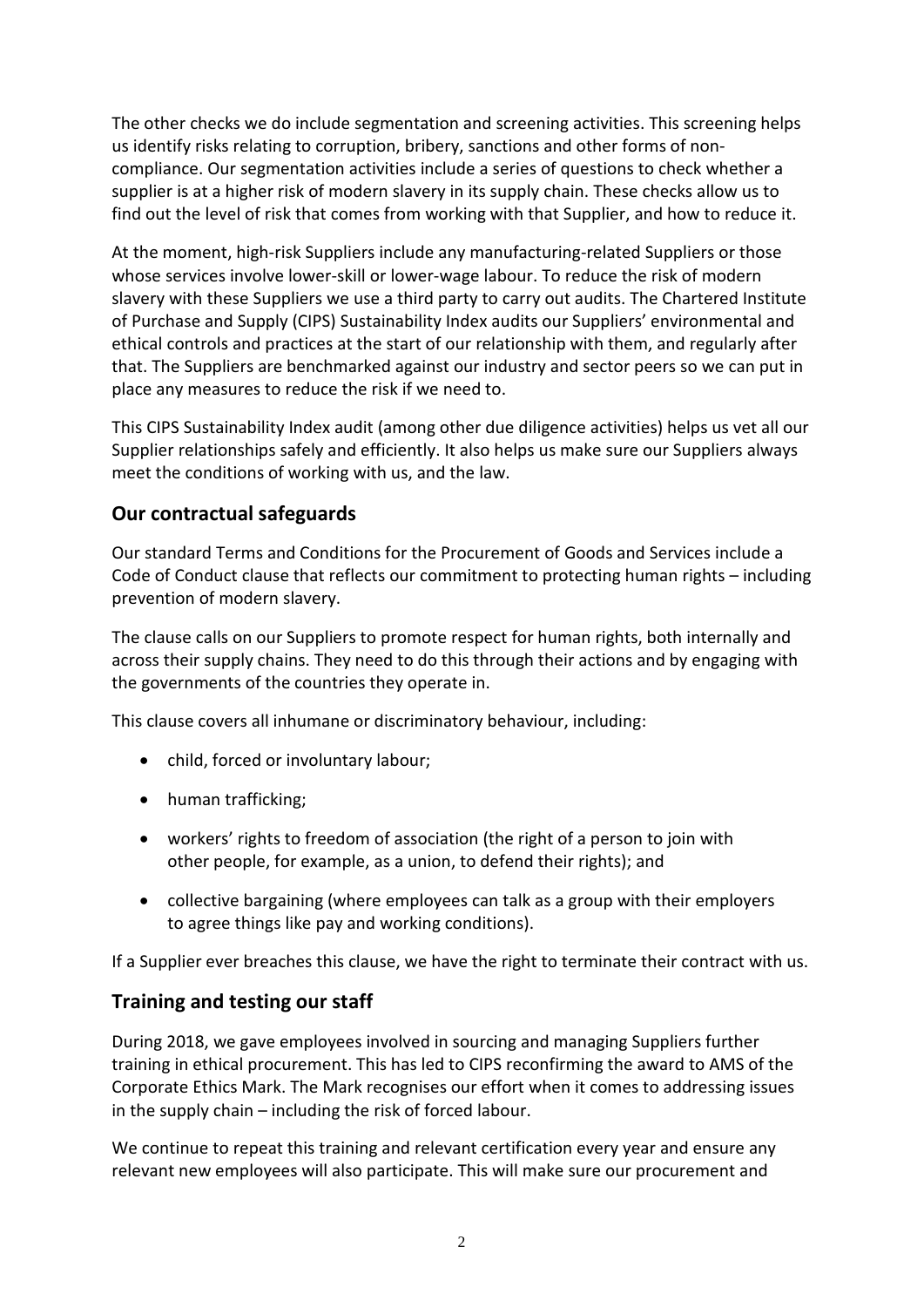supply chain employees understand the latest ways to detect, identify and prevent human rights violations in the supply chain.

But we don't just need to focus on the risk of slavery in our supply chain – we also need to make sure we address the potential risks within Allianz. With this in mind, we make sure all Allianz UK employees take part in regulatory testing when they join us, and annually after that. The testing incorporates the Allianz Group Code of Conduct, which includes the UN Global Compact's Ten Principles. This is a framework of ten principles for human rights, labour, the environment and anti-corruption.

# **Our Modern Slavery Policy**

Allianz UK's Modern Slavery Policy was reviewed and updated in 2018. It explains what our employees need to do and who to talk to if they spot or suspect modern slavery in our business or in the supply chain. It covers what is expected of our supply chain and also what could happen if an employee doesn't follow the policy. It applies to everyone in our organisation, and it's available on our corporate intranet.

# **The CIPS Corporate Ethics Mark**

Our CIPS Corporate Ethics Mark shows our Suppliers, customers, potential employees and other stakeholders we're dedicated to sourcing and managing our Suppliers ethically. Like other organisations with the Mark, we've signed a Statement of Commitment to ethical sourcing and Supplier management, and been proactive in preventing unethical behaviour.

### **Allianz UK quality assurance**

We have our own quality assurance systems to help us detect and prevent modern slavery. These include internal auditing and due diligence checks on Suppliers. They cover the internal controls we need to make sure Suppliers set up and maintain the processes they need to prevent slavery in their organisation and supply chain.

## **Looking for new ways to improve**

We're always looking for new ways to address modern slavery in our supply chain. As well as expanding our training programme for ethical procurement, internal advertising campaign of the Modern Slavery Policy and the forthcoming implementation of a new system to ensure all Suppliers must comply with the due diligence activities, we will carry on reviewing our processes and other training. We will make sure we're doing everything we can to detect and prevent and promote awareness of modern slavery across Allianz UK and our supply chain.